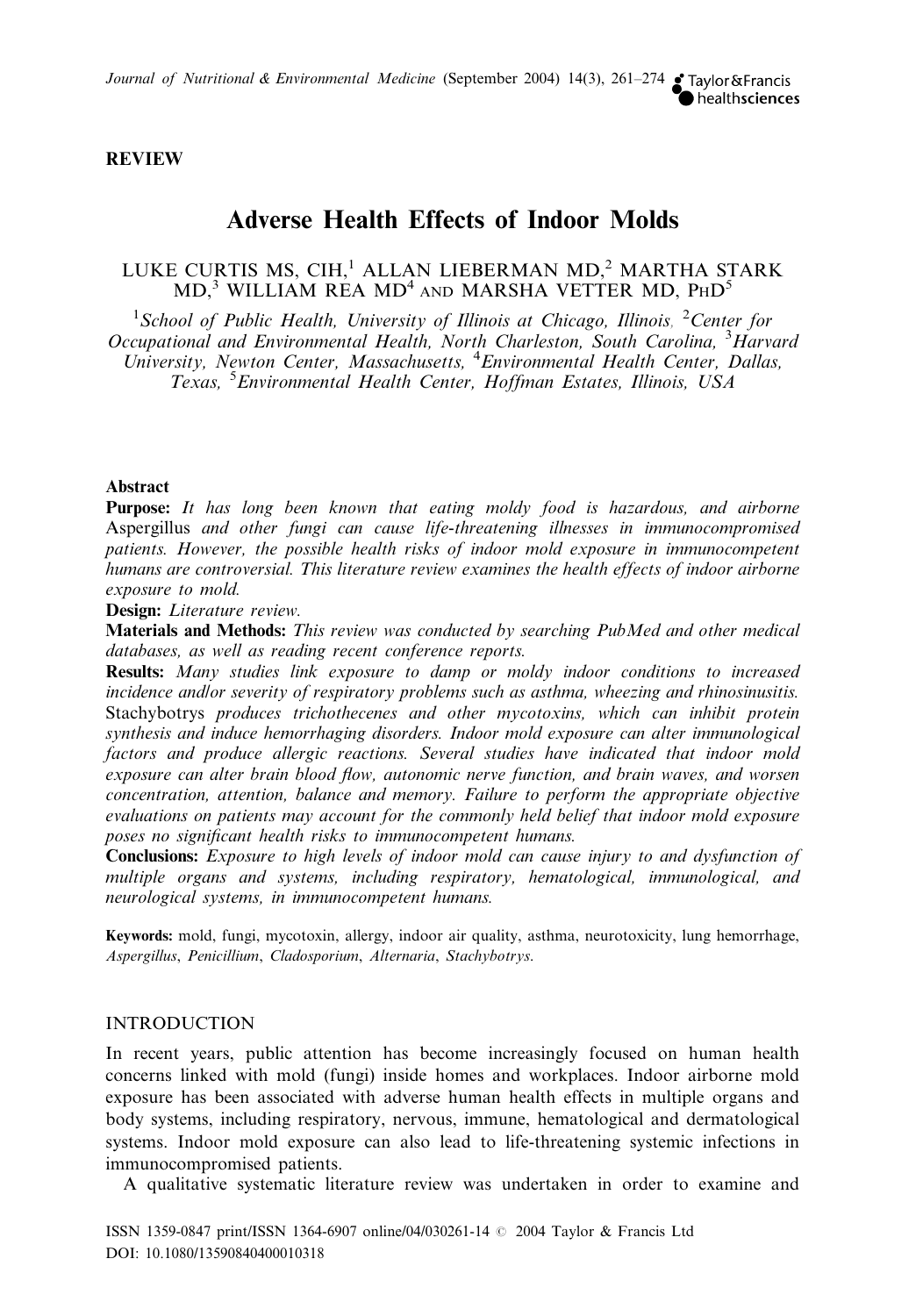appraise the current state of knowledge about indoor mold-linked health effects, and to summarize the available evidence for use by health professionals. Physicians, in particular, may encounter patients with common symptoms occurring in particular environments, and understanding the potential for mold-related health effects is key to the complete investigation of those environments. Physicians and industrial hygienists may be asked to contribute reports to assist the courts in settling suits. In 2002, an estimated 10,000 moldrelated cases were pending in US courts [1]. Also in 2002, the insurance industry paid out \$2 billion in mold-related claims in Texas alone [2].

Literature was reviewed using the peer-reviewed database, and from recent conferences on indoor molds. The levels of evidence available for each topic varied from level I (from at least one properly randomized controlled trial) through level II (from trials without randomization, exceptionally convincing uncontrolled experiments, cohort or case–control studies), to level III (opinion of respected authorities based on clinical experience, descriptive studies, or reports of expert committees) [3].

#### MOLDS IN THE INDOOR ENVIRONMENT

Fungi (or molds) are ubiquitous in both indoor and outdoor environments and are frequently dispersed by airborne spores. Mold and mold spores require moisture and a food source, such as cellulose or decaying food, to grow [4]. As mold spores swell with water and grow, they elongate, forming balloon-like protuberances (hyphae), which secrete digestive enzymes and mycotoxins. The fungi then digest the food source to support their growth.

About 100,000 fungal species have already been identified; in fact, fungi are estimated to comprise an astounding 25% of the world's biomass [5]. Various surveys of homes in North America and Europe have reported that visible mold and/or water damage are common, found in 23–98% of all homes examined [6–9]. There are no official standards at this time for indoor airborne fungi concentrations. However, indoor fungal levels above a range of 150–1000 colony-forming units per cubic meter of air  $(cfun<sup>-3</sup>)$  are considered to be sufficient to cause human health problems [7, 10–12]. Numerous reports have documented that indoor air can be contaminated with fungal spore levels well in excess of  $1000 \text{ c}$ fu m<sup>-3</sup> [13–20]. The most common indoor fungal genera collected are Cladosporium, Aspergillus and Penicillium [13–20]. Alternaria, Stachybotrys, Rhizopus, Mucor, Wallemia, Trichoderma, Chaetonium, yeasts, Botrytis, Epicoccum and Fusarium species are often found indoors as well [13–20].

#### MOLD-RELATED HEALTH SYMPTOMS

Patients have been reporting multiple ill health effects linked to exposures to mold. Studies of more than 1600 patients suffering ill effects associated with fungal exposure were presented at one meeting in Dallas in 2003 (21st Annual Symposium of Man and His Environment, Dallas, Texas, 19–22 June 2003) [21–25].

To cite a few studies: Lieberman [21] examined 48 heavily mold-exposed patients who had the following health problems: muscle and/or joint pain (71%), fatigue/weakness (70%), neurocognitive dysfunction (67%), sinusitis (65%), headache (65%), gastrointestinal problems (58%), shortness of breath (54%), anxiety/depression/irritability (54%), vision problems (42%), chest tightness (42%), insomnia (40%), dizziness (38%), numbness/tingling (35%), laryngitis (35%), nausea (33%), skin rashes (27%), tremors (25%) and heart palpitations (21%). Rea *et al.*'s study [23] of 150 heavily indoor mold-exposed patients found the following health problems: fatigue (100%), rhinitis (65%), memory loss and other neuropsychiatric problems (46%), respiratory problems (40%), fibromyalgia (29%), irritable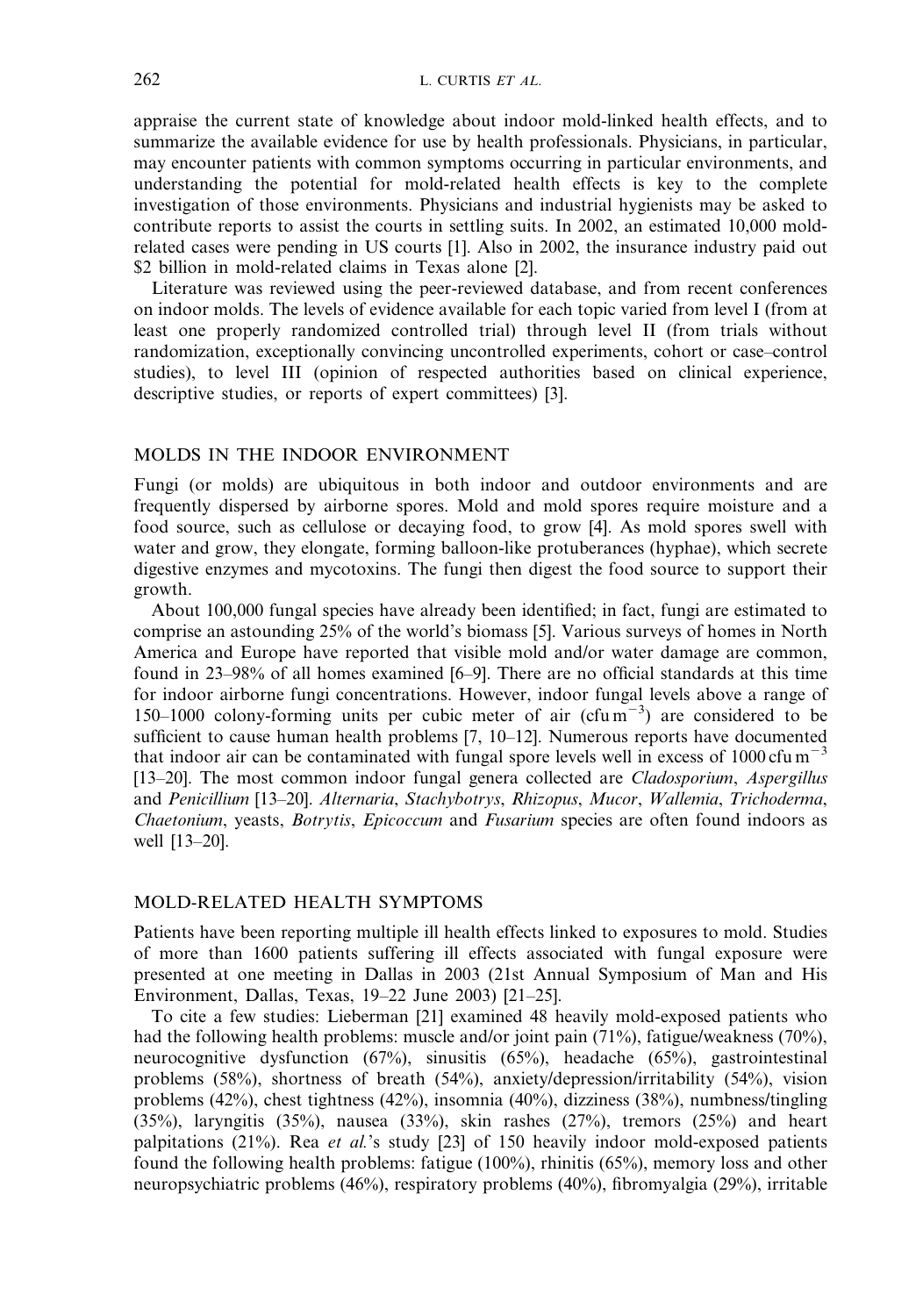bowel syndrome (25%), vasculitis (4.7%) and angioedema (4.0%). These clinical reports suggest that there can be multisystem adverse effects of airborne mold. All reported cases had environmental mold exposure consistent with toxic mold exposure.

## MECHANISMS OF MOLD-RELATED HEALTH EFFECTS

Fungi can exert ill health effects by three major mechanisms: allergy, toxicity, and infection.

### Allergy and Irritation

At least 70 allergens have been well characterized from spores, vegetative parts and small particles from fungi  $(0.3 \mu m$  and smaller) [26, 27]. A review of 17 studies revealed that 6–10% of the general population and 15–50% of atopics had immediate skin sensitivity to fungi [28]. Fungi produce beta glucans, which have irritant properties [29].

#### **Toxicity**

Fungi produce a wide variety of toxic chemicals called mycotoxins [4, 30, 31]. Some common mycotoxins include: aflatoxins—very potent carcinogens and hepatotoxins, produced by some Aspergillus species; ochratoxins—nephrotoxic and carcinogenic, produced by some Aspergillus and Penicillium; sterigmatocystin—immunosuppressive and a liver carcinogen, produced by Aspergillus species, especially A. versicolor; trichothecenes—produced primarily by Stachybotrys and Fusarium species and have been reported to inhibit protein synthesis and cause hemorrhage and vomiting. Fungi also produce beta glucans, which have immunological effects [32]. The smell of molds comes primarily from volatile organic compounds [33].

Adverse human and animal effects from mycotoxin-contaminated foodstuffs have been well recognized since the early twentieth century [30, 34], but the pathway of mycotoxin injury through inhalation is questioned [35]. Because it is unethical to conduct controlled studies on humans with inhaled mycotoxin exposure, only controlled animal exposures and human cohort and case–control studies can be carried out. The literature reveals that significant amounts of mycotoxins (including ochratoxin, sterigmatocystin and trichothecenes) are present in indoor dust  $[36-39]$  and dust or fungal particles less than  $10 \mu m$ in diameter are respirable, thus allowing absorption of mycotoxins through the lungs [31, 34, 40, 41].

Patients exposed to indoor Stachybotrys have been found to have measurable blood levels of the Stachybotrys hemorrhagic toxin stachylysin [42]. Levels of trichothecene mycotoxins in urine have also been found in significantly higher levels in patients exposed to high indoor fungal levels as opposed to an unexposed control group [43].

Blood ochratoxin levels have been found to be significantly higher in food industry workers exposed to airborne ochratoxin vs. unexposed controls [39]. These findings support an inhalation pathway for entry of mycotoxins into the body.

#### Infection

Fungi such as Candida, Histoplasmosis, Cryptococcus, Blastomyces and Coccidioides can infect immunocompetent people [44]. Fungi such as Trichophyton, Candida and Malasezia commonly cause minor skin infections in immunocompetent humans [45].

Serious infections by such fungi as *Candida*, *Aspergillus* and *Pneumocystis* mostly involve severely immunocompromised patients [45–47]. In recent years, the incidence of lifethreatening infections in immunocompromised patients from Aspergillus and other common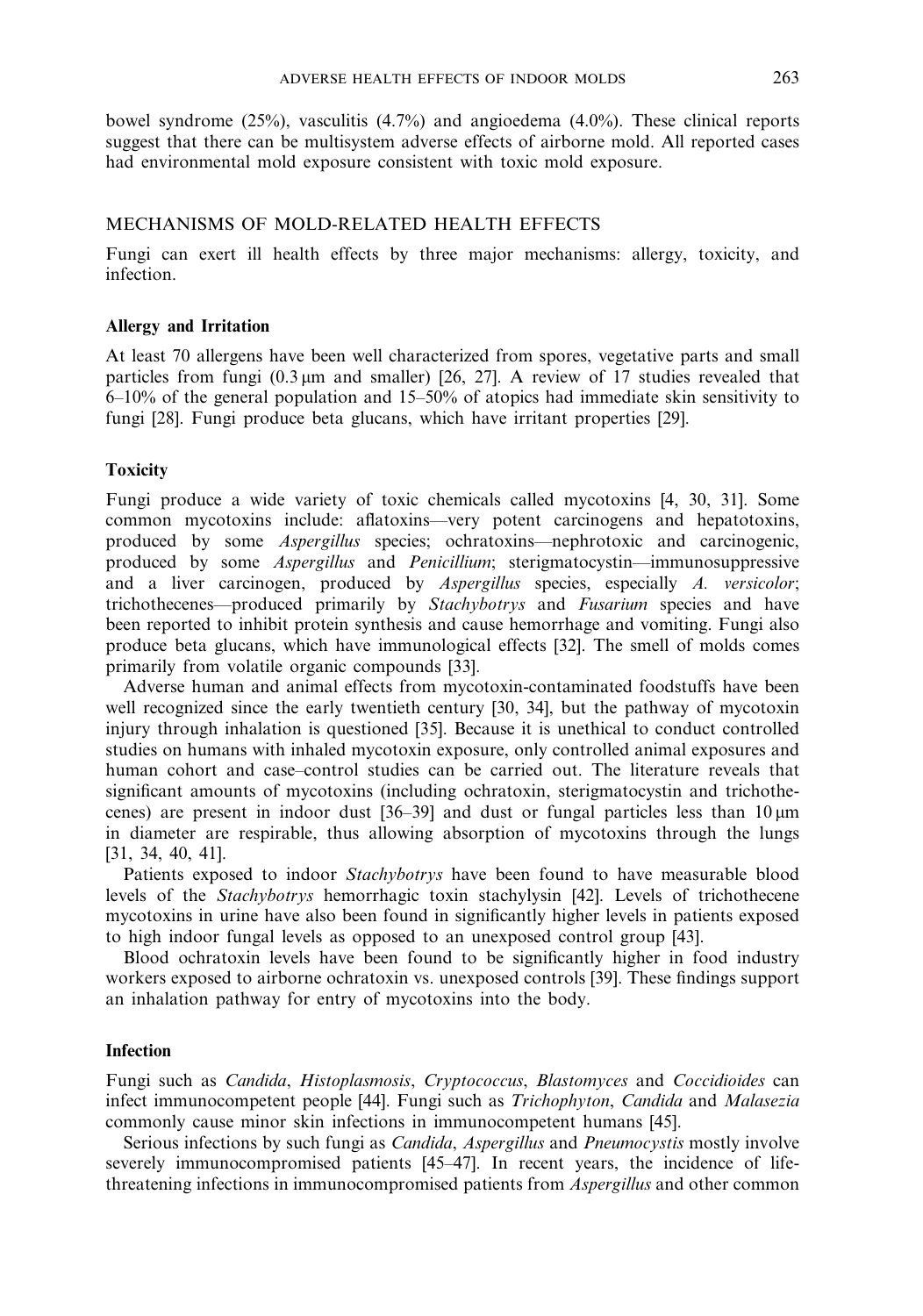fungi has been growing rapidly [48, 49]. Invasive aspergillosis is very common among immunocompromised patients, with the following reported incidence rates: lung transplants: 17–26%; allogenic bone marrow transplants: 5–15%; acute leukemia: 5–24%; heart transplants: 2–13% [50–51]. Even with strong anti-fungal drugs and intense hospital treatment, mortality rates from invasive aspergillosis range from 50 to 99% in the immunocompromised [52, 53].

#### SAMPLING FOR MOLD EXPOSURE

Indoor fungal sampling is most commonly performed by measuring airborne levels of viable (culturable) or total (viable and non-viable) spores [54, 55]. Some of the airborne viable sampling methods, such as Andersen samplers, collect air for only a few minutes. Settle plates are an inexpensive method to obtain a semi-quantitative measure of indoor airborne fungi levels. Viable and non-viable airborne spore counts can vary considerably over a period of minutes, so air sampling over several periods of time may be necessary to accurately characterize airborne fungal spore levels [54, 55]. However, airborne fungi measurements fail to take into consideration mold contamination in dust or surfaces (often visible to the naked eye) and mycotoxins in air, dust and on surfaces [54, 56]. Therefore, testing settled dust for fungi and mycotoxins has been recommended [54, 55]. Other techniques, such as polymerase chain reaction (PCR), enzyme-linked immunosorbent assay (ELISA), and measurement of fungal volatile organic compounds, polysaccharides, ergosterol and beta glucans, have also been found to be useful in assaying indoor environments for molds, their allergens and mycotoxins [54].

# INDOOR MOLD EXPOSURE AND HEALTH EFFECTS IN BODY SYSTEMS

#### Respiratory System

Many epidemiological studies have noted that residential exposure to molds and/or chronic dampness can increase asthma/wheezing incidence or morbidity in both children and adults [7–9, 57–70]. Asthma and related conditions are very common in the USA, with an overall prevalence of about 5.4% among all age groups and incidences as high as 27% in inner city children [71]. Studies with infants have reported that higher fungal exposures are associated with more wheezing, coughing and respiratory illness [72, 73]. Higher indoor beta glucan levels have been associated with significantly higher levels of chest tightness and joint pain [74]. Non-industrial occupational mold exposure has been reported to be associated with significantly higher levels of asthma, sinusitis, irritated skin and eyes, and chronic fatigue [75–79]. One study found that patients exposed to high indoor fungal levels had significantly lower lung function than unexposed controls [24]. Higher outdoor fungal concentrations have been linked to higher asthma death rates [80] and higher asthma incidence [81–83] in children or young adults. Challenge exposures with Penicillium and Alternaria extracts equivalent to high outdoor levels of fungi were noted to severely lower lung function in asthmatics [84]. Skin sensitivity to Alternaria has been linked to much higher risk (odds ratio 190, 95% confidence interval 6.5–6.536,  $p < 0.0001$ ) of respiratory arrest [85]. Various epidemiological studies have associated skin sensitivity to common indoor fungi and higher asthma incidence or severity [86–90] and higher rates of sinusitis [91].

Airborne fungal exposure is known to cause bronchopulmonary aspergillosis and hypersensitivity pneumonitis, and can cause sinusitis [92, 93]. An estimated 14% of the US population suffers from rhinosinusitis and related conditions [94]. Allergic fungal sinusitis was diagnosed on the basis of fungal growth in nasal secretions and the presence of allergic mucin in 93% of 101 consecutive patients undergoing sinus surgery [94]. Another study was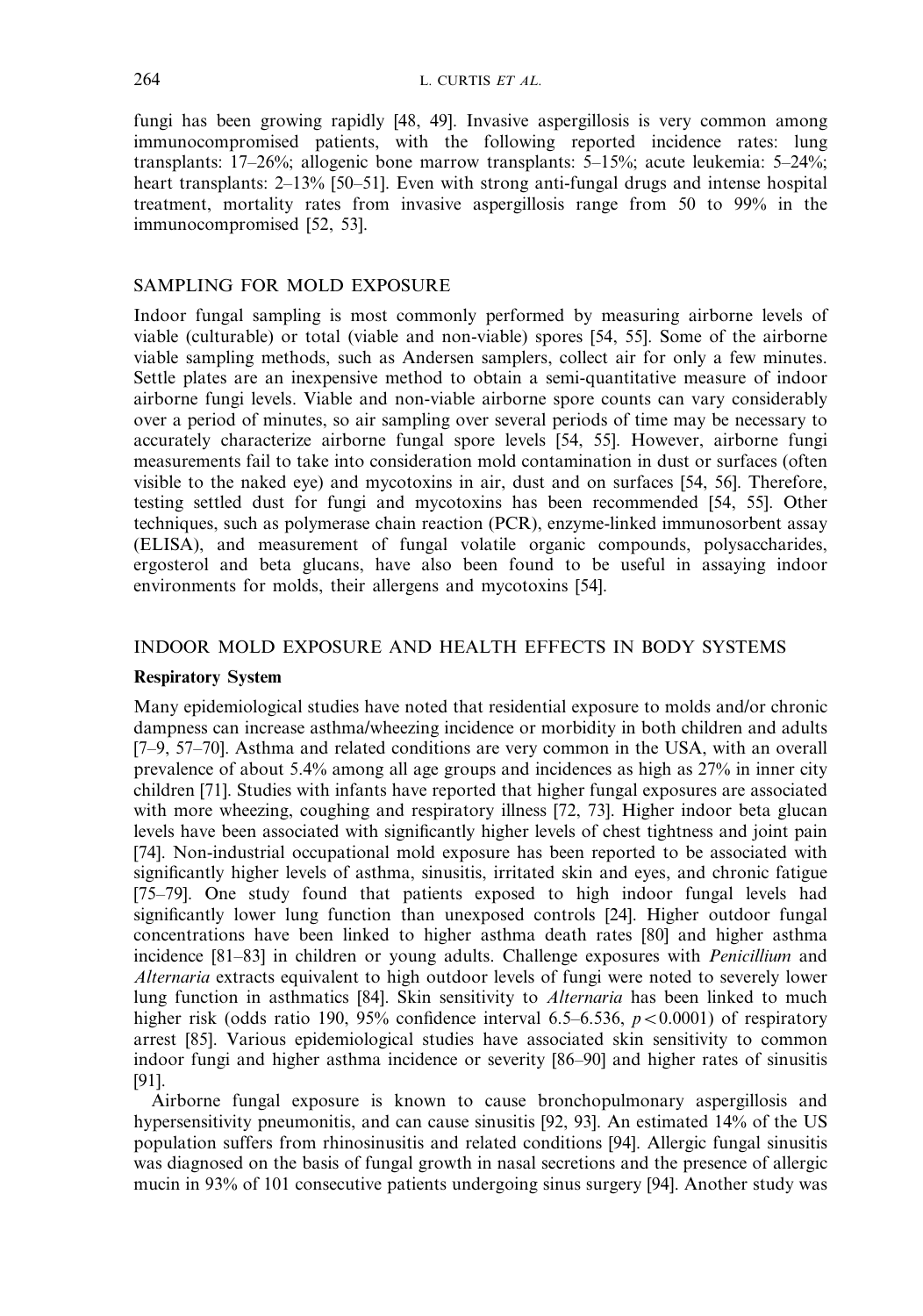able to recover and culture fungi from the sinuses of 56% of 45 patients undergoing endoscopic sinus surgery for chronic rhinosinusitis [95]. A long-term cohort study of 639 patients with allergic fungal sinusitis demonstrated that remedial steps taken to reduce fungal exposure (by utilizing, for example, air filters, ionizers, moisture control and antimicrobial nasal sprays) significantly reduced rhinosinusitis and improved nasal mucosa morphology [22]. This study concluded that failure to reduce airborne fungi levels to less than four per hour on a settle plate failed to resolve the sinusitis [22]. Although, historically, anti-fungal drugs have generally not been recommended for the treatment of fungal sinusitis [92, 93], recent observational studies have found beneficial effects of oral and nasal medication for sinusitis patients [22, 96]. Several studies have linked residential exposure to various fungi with hypersensitivity pneumonitis [97–99].

#### Hematological Effects

Exposure to high indoor levels of Stachybotrys, Aspergillus and other fungi has been epidemiologically associated with infant lung hemorrhage [100–104]. Although questions were raised after this association was discovered [105], it meets many epidemiological criteria for causality [106]. Acute infant pulmonary hemorrhage can be rapidly fatal; when the infant survives, lung blood vessel damage is present and deposits of hemosiderin will remain in the lung macrophages and can be seen in tissue obtained during bronchoscopy [101]. Stachybotrys fungi produce a wide range of trichothecene mycotoxins (including satratoxins and T2), several roridin epimers, verrucarin J and B and hemolysin [31, 103]. A hemorrhagic protein called stachylysin has been isolated from Stachybotrys collected from homes of infants with lung hemorrhage [107, 108] and from serum of patients with residential Stachybotrys exposure [42]. It is hypothesized that infants with their rapidly growing lungs are more susceptible to the toxic effects of Stachybotrys mycotoxins [109]. Studies with Stachybotrys-exposed adults have noted a significantly higher incidence of health conditions such as wheezing, skin and eye irritation, 'flu-like symptoms and chronic fatigue [110]. Stachybotrys has been isolated from the lungs of a child with pulmonary hemosiderosis [111].

A case study was presented of 16-month-old twins in a mold-infested home, one of whom died of pulmonary hemosiderosis [112]. High levels of trichothecene mycotoxins were found in the lungs and liver of the dead infant, while high IgG levels to Stachybotrys and IgM levels to satratoxin and trichothecenes were found in the serum of the surviving infant. Environmental sampling in the twins' home found high levels of satratoxin as well as high levels of spores from Stachybotrys, Aspergillus versicolor and Penicillium [112].

#### Immune System

Some studies have reported that indoor fungi-exposed patients have higher serum levels of IgG, IgA and IgM antibodies to common fungi, trichothecenes and satratoxins [113–115]. IgG antibodies to nine common indoor fungi were significantly higher in subjects with sinusitis vs. non-sinusitis subjects in a moldy school [116]. Other studies have noted no significant increases in fungal IgG [117, 118] or fungal IgE [113] in fungi-exposed patients. indoor fungal exposure has been associated with altered levels of T4, T8 and natural killer cells and higher levels of autoantibodies [23, 25, 119, 120]. Occupants of homes with high indoor glucan exposure had a lower proportion of cytotoxic t-cells  $(CD8 + SF61+)$  and higher secretion of tumor necrosis factor than occupants of homes with lower levels of beta glucans [121]. Studies of animals given such common mycotoxins as aflatoxins, ochratoxins and trichothecenes orally showed considerable immune impairment, including depression of T cells, B cells and macrophages [122]. Human cell line studies have also found that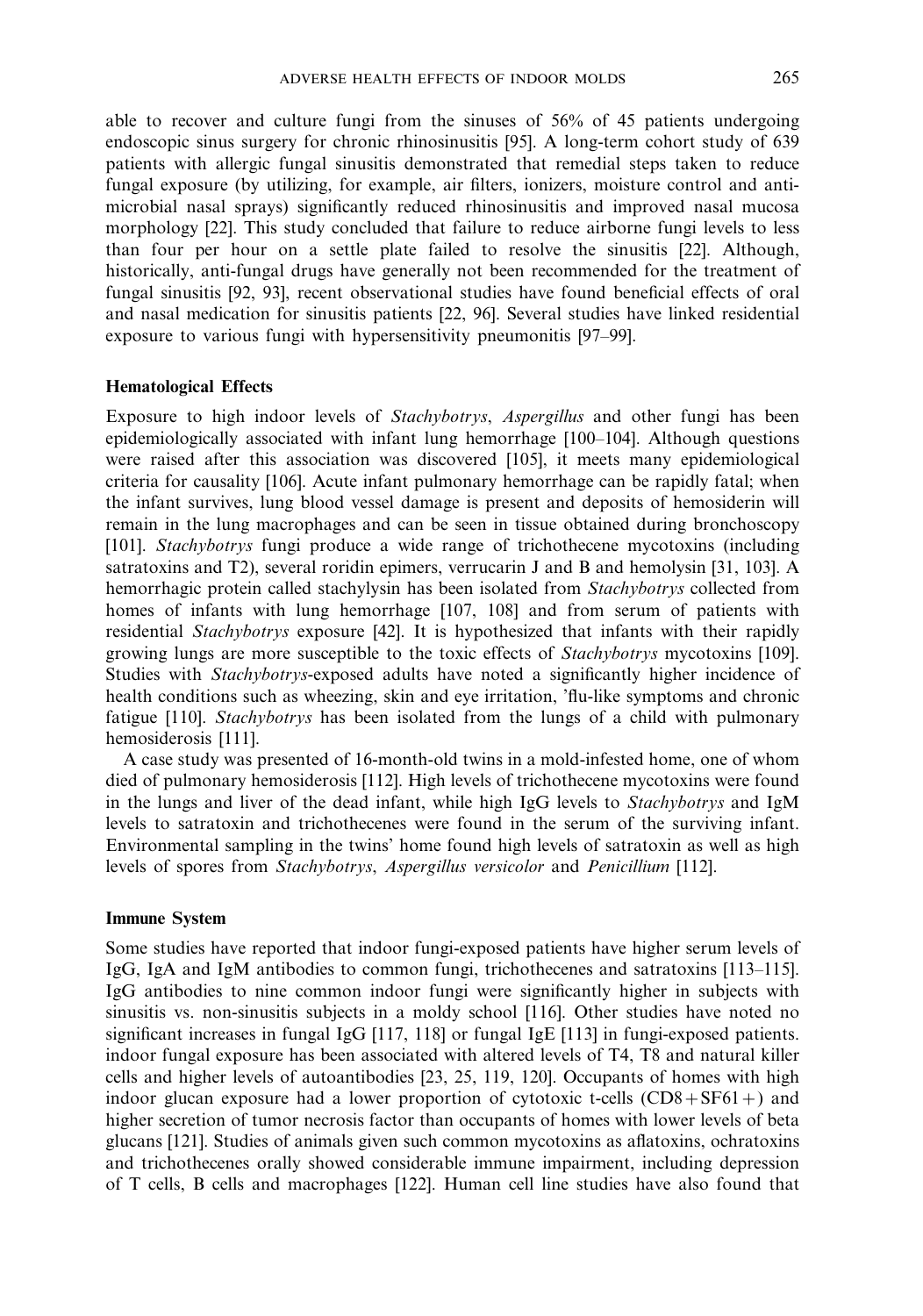many mycotoxins can suppress T-cell, B-cell and natural killer cell activity at serum concentrations similar to those found in indoor mold-exposed patients [123].

#### Central Nervous System

Two case series of 48 and 150 mold-exposed patients found significant fatigue and weakness in 70–100% of cases, and neurocognitive dysfunction including memory loss, irritability, anxiety and depression in over 40% of the patients [21, 23]. Numbness, tingling and tremor were also found in a significant number of patients [21, 23]. These signs and symptoms have been described as classic manifestations of neurotoxicity [124].

A study of 43 mold-exposed patients found that they performed significantly worse than 202 controls on many neuropsychiatric tests, including balance sway speed, blinking reflex, color perception, reaction times and left grip strength  $(p<0.0001)$  [125]. Quantitative electroencephalogram (qEEG) studies in 182 patients with documented mold exposure also noted significant alterations in brain waves, including hypoactivation of the frontal cortex and narrowed frequency bands [126]. Higher levels of mold exposure (longer time in moldinfested area, presence of *Stachybotrys* or higher cfu m<sup>-3</sup> air) were associated with significantly more abnormal qEEGs as well as significantly worse scores of concentration and motor and verbal skills in these 182 patients [126]. A triple-headed SPECT brain scan revealed neurotoxic patterns in 26 of 30 (87%) mold-exposed patients [127]. An iriscorder study of autonomic nervous function in 60 mold-exposed patients found that 95% had abnormal autonomic responses of the pupil compared with the population reference range [23]. Visual contrast sensitivity studies were often abnormal in indoor mold-exposed patients [23]. Additional studies have reported that mold-exposed patients do significantly worse on tests of attention, balance, reaction time, verbal recall, concentration, memory, and finger tapping compared with the general population reference range [24, 128, 129]. Most of these patients also experienced many health problems, including chronic fatigue, headaches, insomnia and decreased balance, concentration and attention. Studies of indoor mold-exposed children and adults found significantly more neurophysiological abnormalities vs. controls, including abnormal EEGs and abnormal brainstem, visual and somatosensory evoked potentials [25, 130, 131].

Lieberman [21] presented a case series of 12 patients who developed tremors following documented heavy indoor mold exposure. Numerous articles have reported domestic dogs developing tremors following ingestion of moldy food [132–134]. Territrem b, a mycotoxin produced by the common fungus Aspergillus terreus, has been shown to be an irreversible binder and inhibitor of acetylcholinesterase [135].

#### Renal System

It is known that ochratoxin-contaminated food is nephrotoxic [136, 137]. Indoor airborne exposure to ochratoxin may also be nephrotoxic. In a case report of a family presenting with increasing thirst/urination, lethargy, and skin rash, a considerable amount of ochratoxin was found in their house dust. The family recovered after moving to another home [36].

#### Reproductive System

The literature suggests a relationship between heavy airborne fungal exposure and reproductive dysfunction. Kristensen *et al.* [138, 139] reported that airborne mycotoxin exposures in Norwegian grain farmers were significantly related to higher rates of preterm deliveries, late-term miscarriages and higher rates of endometrial and ovarian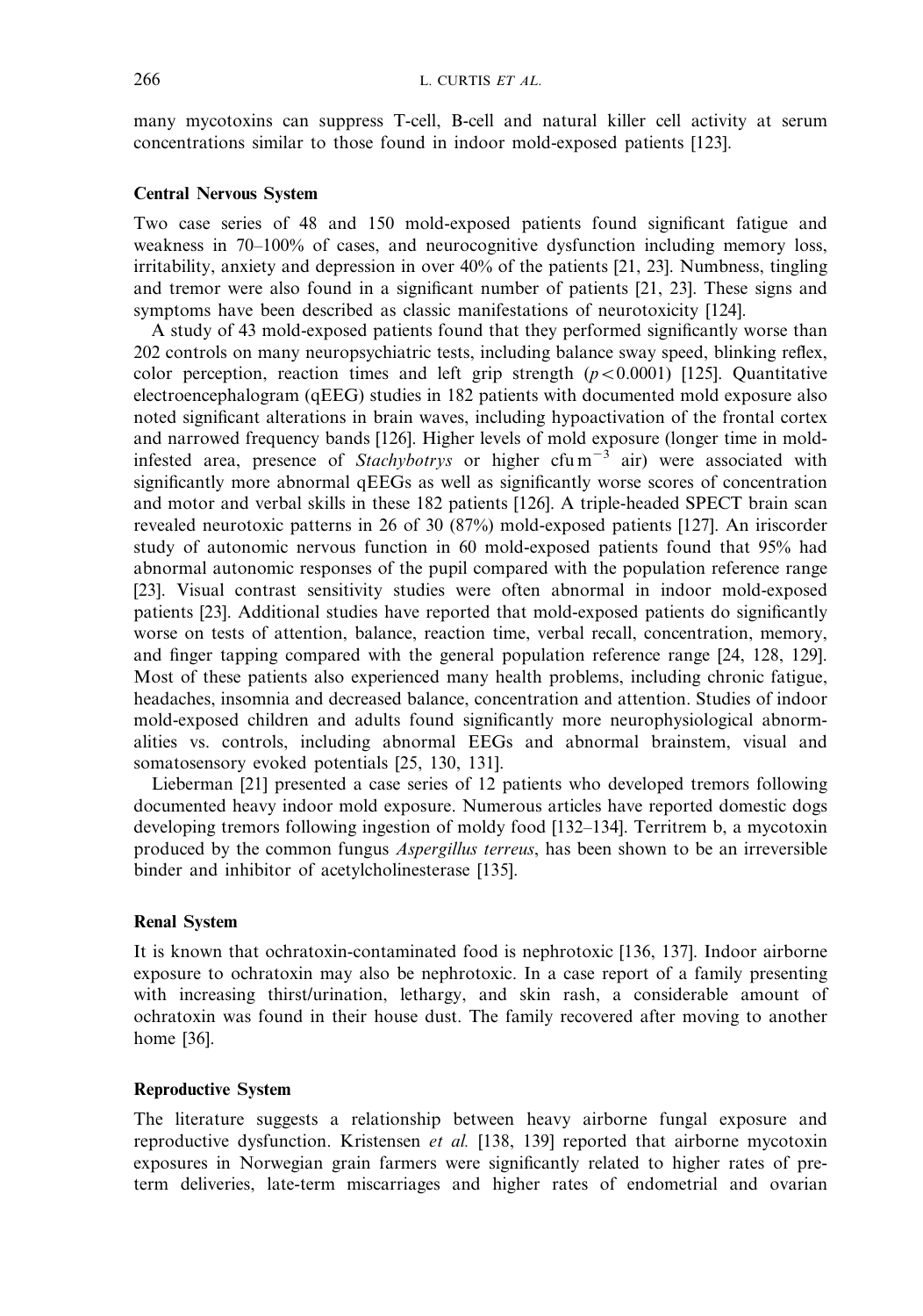endocarcinoma. The veterinary literature finds a strong association between mycotoxtins in feedstuffs and reproductive problems [140].

#### Diabetes

There is a great deal of evidence that links environmental factors to the triggering of type 1 diabetes. Exposure to viruses, bacteria and mycotoxins such as alloxan, streptozatocin and L-asparginase has been linked to the development of type 1 diabetes in animals and humans [141–143]. Lieberman [21] reported that in a single year, five of his patients developed type 1 diabetes following documented heavy indoor mold exposure.

# DIAGNOSIS AND MANAGEMENT OF POTENTIALLY MOLD-RELATED HEALTH PROBLEMS

A careful medical and environmental history is an essential first step in evaluating a patient for mold-related health problems [144–147]. Particular attention should be paid to any history of exposure to visible mold and/or water damage at the home or workplace. Environmental sampling for viable spores, total spores, and mycotoxins in the air and dust can provide important exposure information. For a helpful overview of sampling methods, see references [54, 148, 149]. For an informative guide to the classification, identification and biology of common indoor fungi, see reference [4]. Several good guides exist for the prevention and remediation of indoor fungi problems [144, 148–151].

For patients suspected of having substantial fungal exposure, a battery of sophisticated laboratory tests has been developed:

- (1) a basic metabolic panel to test for several important parameters (including electrolytes, blood sugar, liver and kidney status)
- (2) measurement of antibodies to molds and mycotoxins in serum [113, 114]
- (3) immune tests for autoantibodies, complement, gamma globulins and lymphocyte panels [120]
- (4) urine and blood testing for mycotoxins [43]
- (5) visual contrast sensitivity tests
- (6) pupillometry and heart rate variation to assist in the evaluation of autonomic nervous system function
- (7) standard neuropsychological test batteries [23, 128–130]
- (8) EEG and brain imaging techniques
- (9) SPECT and magnetic resonance imaging (MRI) can be very helpful tools in documenting neurological damage [25,125, 127, 131, 145]
- (10) pulmonary function tests are also useful for patients with respiratory symptoms [24, 124].

Failure to perform objective evaluations to access system or organ dysfunction account for the presently accepted position that airborne mold exposures have no significant adverse effects [35]. If end-stage organ damage is suspected, consultation with a specialist may be useful.

Other common indoor environmental exposures should also be considered as a potential source of health problems. Common non-fungal indoor environmental factors include poor ventilation, carbon monoxide from faulty heat sources, leaking natural gas, pesticides, wood smoke, second-hand tobacco smoke, petrochemicals, such as cleaners/building materials/solvents, formaldehyde from outgassing carpets, building materials, bacteria, and allergens from the fur, feathers, saliva and excrement of common household animals such as cockroaches, dust mites, cats, dogs, mice, rats, caged birds, and pigeons. Exposure to ozone, second-hand tobacco smoke, cockroach allergens, formaldehyde, and viral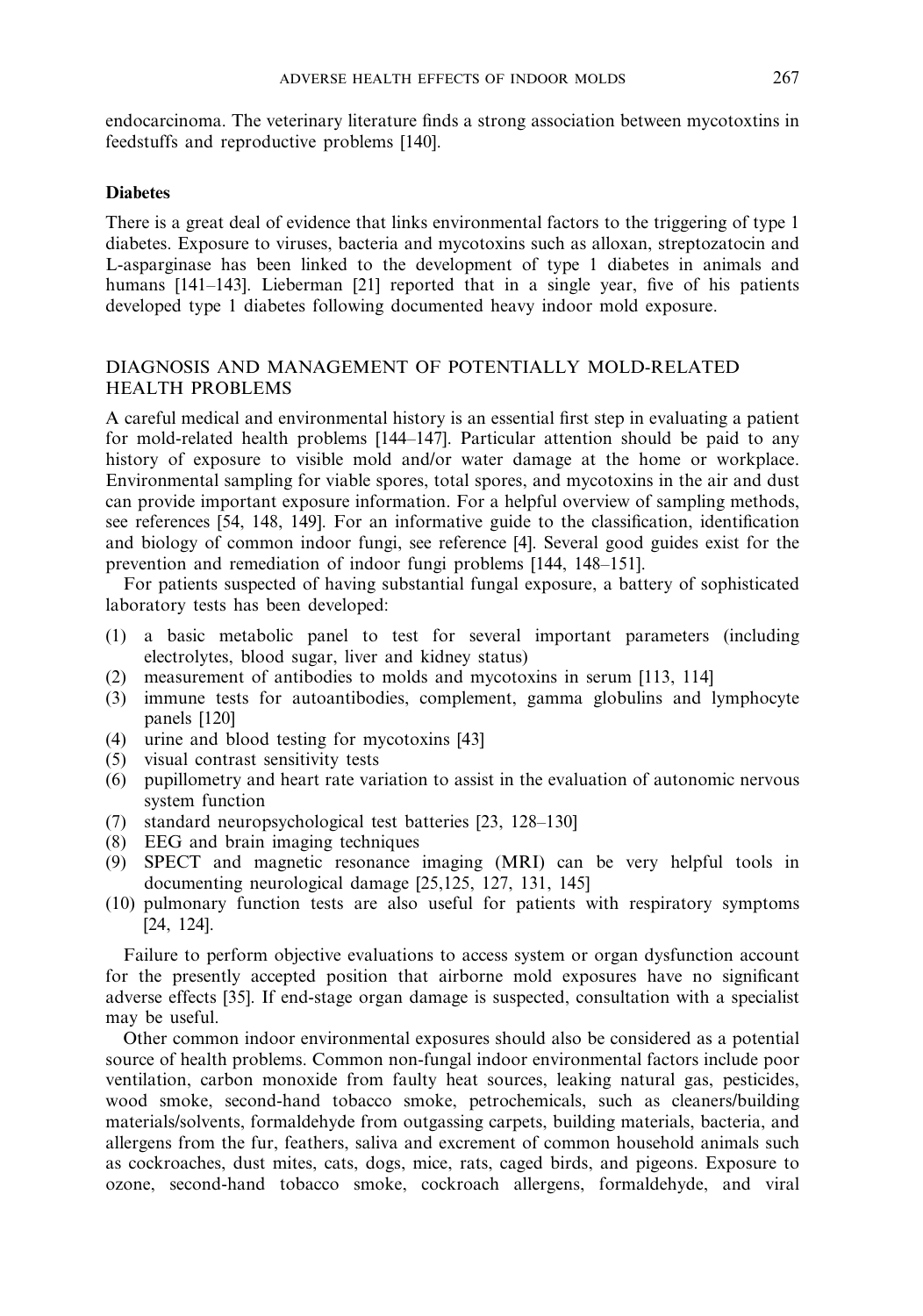infections have been noted to have a synergistic effect with fungal exposure to worsen asthma and rhinitis [152–156].

The most important part of treatment for mold-exposed patients, symptomatic or not, is avoidance of fungal exposure and remediation of mold contamination in the home and workplace. Any water leaks and damage from flooded or damp areas should be rectified immediately. Non-porous surfaces such as floors and walls that have visible mold growth should be cleaned. Porous waterlogged materials like carpet and furniture should be discarded. Control of humidity is important to control mold growth. The use of air conditioners and dehumidifiers can significantly reduce summertime indoor airborne mold concentrations [13, 157]. HEPA air filters can also significantly reduce indoor airborne fungi concentrations [158]. For cleaning severe indoor water or mold problems, the use of protective equipment like face masks and/or the use of a professional remediation firm may be essential [148–151].

Environmental control plays a key role in preventing Aspergillus infections. Several studies have linked hospital construction work to increased rates of invasive aspergillosis [159–162]. Environmental controls such as using HEPA filters, sealing rooms, regular cleaning of rooms, and using anti-fungal copper-8-quionolate paint have been shown to both significantly reduce airborne levels of Aspergillus and significantly reduce rates of invasive aspergillosis in immunocompromised hospital patients [158, 160–165]. Other recent research has indicated that a large number of *Aspergillus* spores can spread through water supplies [166] and that cleaning shower facilities can significantly lower airborne levels of Aspergillus [167].

Use of sublingual or fungal immunotherapy by injection has been shown to be beneficial to some patients sensitized to common indoor molds such as Alternaria and Cladosporium herbarium [168, 169]. Some studies with laboratory animals suggest that a high-quality diet with adequate antioxidant vitamins, selenium, phytochemicals, methionine and total protein can reduce the harmful effects of food mycotoxins [170, 171].

#### SUMMARY

There is an accumulated weight of evidence linking indoor airborne mold and/or mycotoxin exposures to multisystem adverse human health effects. A history of new neurocognitive symptoms occurring in patients soon after heavy mold exposure, accompanied by objective neuropsychological findings in such patients, adds considerably to the weight of evidence from animal studies, epidemiological research, and case series.

Health care professionals, building managers, homeowners and the general public need to be much more aware of the potential adverse health effects of high indoor fungal exposures and the need for proper building construction, maintenance, and remediation of dampness to prevent such effects. Potentially mold-related illnesses need to be considered in differential diagnoses, and careful exposure histories taken. Prompt removal from exposure to fungal contamination remains the treatment of choice, with some evidence that immunotherapy and nutritional support are also useful. Indoor airborne mold particles can be irritative to the respiratory tract, and fungal spores, antigens, volatile organic compounds, and mycotoxins can be absorbed through the respiratory route to provoke injury by the mechanisms of allergy, toxicity, and infection.

## **REFERENCES**

- [1] Umberger M. The start that upstaged the economy. Chicago Tribune, 13 January 2002, available at WL 2612028, database ALLNEWS.
- [2] Mold claims hit \$4 billion in Texas, Insurance Journal, 27 May 2003 (http://insurancejournal.com).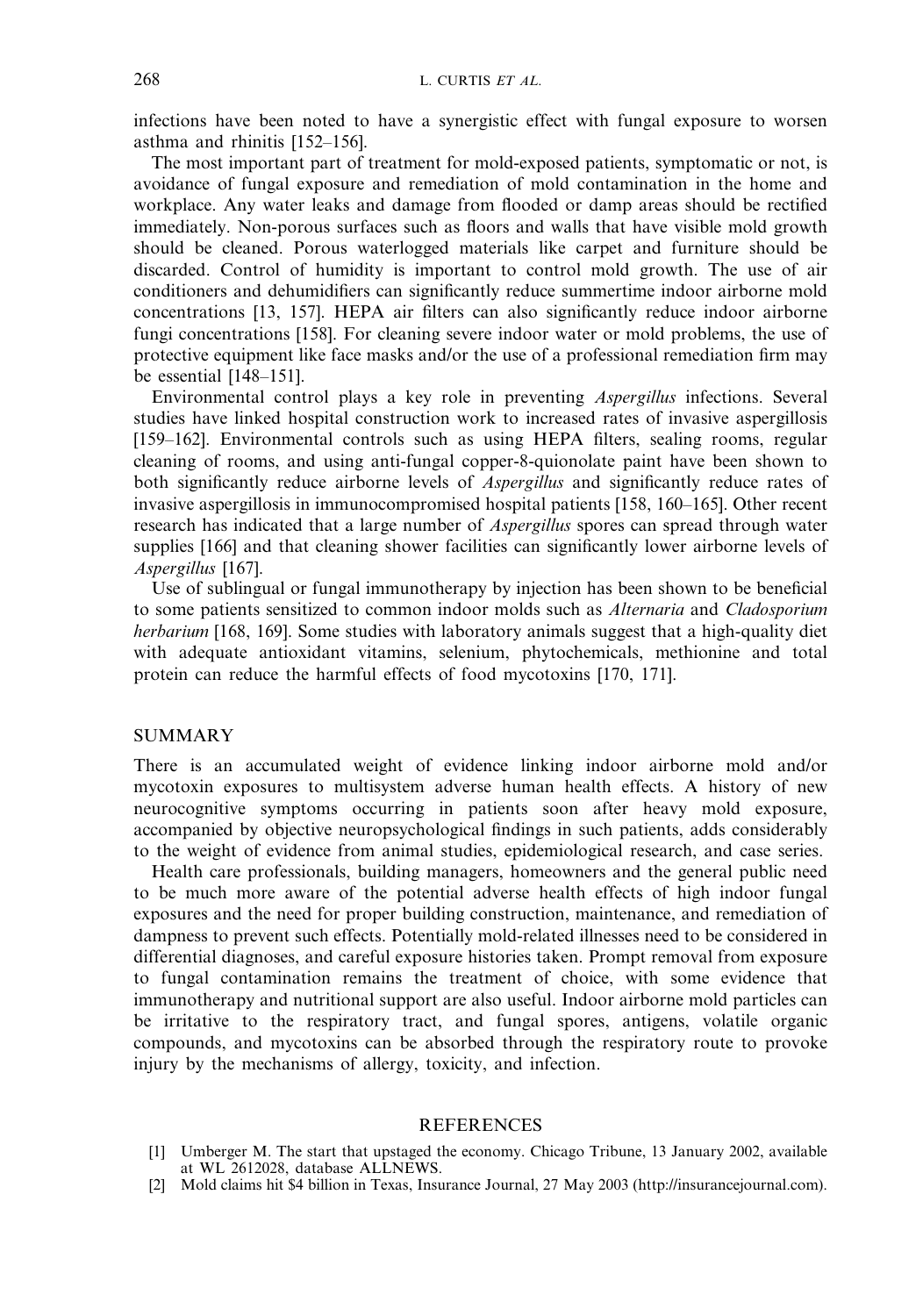- [3] The Canadian Task Force on the Periodic Health Examination. The Canadian Guide to Clinical Preventative Health Care. Ottawa: Supply and Services Canada, 1994.
- [4] Samson R, Hoekstra E, Frisvad J, Filtenborg O. Introduction to Food and Airborne Fungi. Utrecht: Centraalbureau voor Schimmelcultures, 2000.
- [5] Miller JD. Fungi as contaminants of indoor air. Atmos Environ 1992; 26A(12): 2162–72.
- [6] Presternon DR. Perceived moisture problems in Iowa homes. Technical note. Forest Products J 1991; 41(6): 47–48.
- [7] Platt S, Martin C, Hunt S, Lewis C. Damp housing, mould growth and symptomatic health state. Br Med J 1989; 298: 1673–8.
- [8] Brunekreef B, Dockery D, Speizer FE. Home dampness and respiratory morbidity in children. Am Rev Resp Dis 1989; 140: 1363–7.
- [9] Dales R, Zwanenburg H, Burnett R, Franklin C. Respiratory health effects of home dampness and molds among Canadian children. Am J Epidemiol 1991; 134(2): 196–203.
- [10] Etzel R. Indoor air pollutants in homes and schools. Pediatr Clin North Am 2001; 48(5): 1153–65.
- [11] Flannigan B, McCabe E, McGarry F. Allergic and toxigenic microorganisms in houses. J Appl Bacteriol 1991; 70: 61S–73S.
- [12] Dhillion M. Current status of mold immunotherapy. Ann Allergy 1991; 66: 385.
- [13] Curtis L, Ross M, Persky V et al. Bioaerosol concentrations in the Quad Cities 1 year after the 1993 Mississippi River floods. Indoor Built Environ 2000; 9: 35–43.
- [14] Shelton B, Kirkland K, Flanders WD, Morris G. Profiles of airborne fungi in buildings and outdoor environments in the United States. Appl Environ Microbiol 2002; 68(4): 1743–53.
- [15] Ren P, Jankun T, Leaderer B. Comparisons of seasonal fungal prevalence in indoor and outdoor air and in house dwellings in one Northeast American county. J Exposure Anal Environ Epidemiol 1999; 9: 560–8.
- [16] Pei-Chih W, Huey-Jen S, Chia-Yin L. Characteristics of indoor and outdoor airborne fungi at suburban and urban homes in two seasons. Sci Total Environ 2000; 253: 111–18.
- [17] Li CS, Kuo YM. Characteristics of airborne microfungi in subtropical homes. Sci Total Environ 1994; 155(3): 267–71.
- [18] Ebner E, Hasselwandter K, Frank A. Indoor and outdoor incidence of airborne fungal allergens at low and high alpine environments. Mycol Res 1992; 97: 117–24.
- [19] Solomon WR. A volumetric study of winter fungus prevalence in the air of midwestern homes. J Allergy Clin Immunol 1976; 57(1): 46–55.
- [20] Beaumont F, Kauffman HF, Sluiter HJ, DeVries K. A volumetric-aerobiological study of seasonal fungus prevalence inside and outside dwellings of asthmatic patients living in northeast Netherlands. Ann Allergy 1984; 53(6): 486–92.
- [21] Lieberman A. Explosion of mold cases in homes, workplaces and occupational medicine practices. Presented at the 21st Annual Symposium on Man and His Environment in Health and Disease, Dallas, Texas, 19–22 June 2003.
- [22] Dennis D. Chronic sinusitis: defective T-cells responding to superantigens, treated by reduction of fungi in the nose and air. Arch Environ Health 2003; 58(7): 433–41.
- [23] Rea WJ, Didriksen N, Simon TR, Pan Y, Fenyves EJ, Griffiths B. Effects of toxic exposure to molds and mycotoxins in building-related illnesses. Arch Environ Health 2003; 58(7): 399–405.
- [24] Kilburn KH. Indoor mold exposure associated with neurobehavioral and pulmonary impairment: a preliminary report. Arch Environ Health 2003; 58(7): 390–8.
- [25] Campbell A, Thrasher J, Madison R, Vojdani A, Gray M, Johnson A. Neural autoantibodies and neurophysiologic abnormalities in patients exposed to molds in water damaged buildings. Arch Environ Health 2003; 58(8): 464–78.
- [26] Kurup V, Shen HD, Vijay H. Immunobiology of fungal allergens. Int Arch Allergy Immunol 2002; 129: 181–8.
- [27] Gorny RL, Reponen T, Willeke K et al. Fungal fragments as indoor air contaminants. Appl Environ Microbiol 2002; 68: 3522–31.
- Institute of Medicine. Clearing the Air. Asthma and Indoor Exposures. Institute of Medicine, 2000.
- [29] Korpi A, Kasanen JP, Kosma VM, Rylander R, Pasanen AL. Slight respiratory irritation but not inflammation in mice exposed to  $(1>3)$ -beta-D-glycan aerosols. Mediat Inflamm 2003; 12(3): 139–46.
- [30] Etzel R. Mycotoxins. J Am Med Assoc 2002; 287(4): 425–7.<br>[31] Nielsen KF. Mycotoxin production by indoor molds. Funga
- Nielsen KF. Mycotoxin production by indoor molds. Fungal Genet Biol 2003; 39: 103–17.
- [32] Rylander R. Indoor air-related effects and airborne  $(1>3)$ -beta-D-glucan. Environ Health Perspect 1999; 107(Supplement 3): 501–3.
- [33] Wilkins K, Larsen K, Simkus M. Volatile metabolites from mold growth on building materials and synthetic media. Chemosphere 2000; 41(3): 437–46.
- [34] Bennett J, Klich M. Mycotoxins. Clin Microbiol Rev 2003; 16(3): 497–516.
- [35] Hardin B, Kelman B, Saxon A. ACOEM evidence base statement. Adverse health effects associated with molds in the indoor environment. J Occup Environ Med 2003; 45(5): 470–8.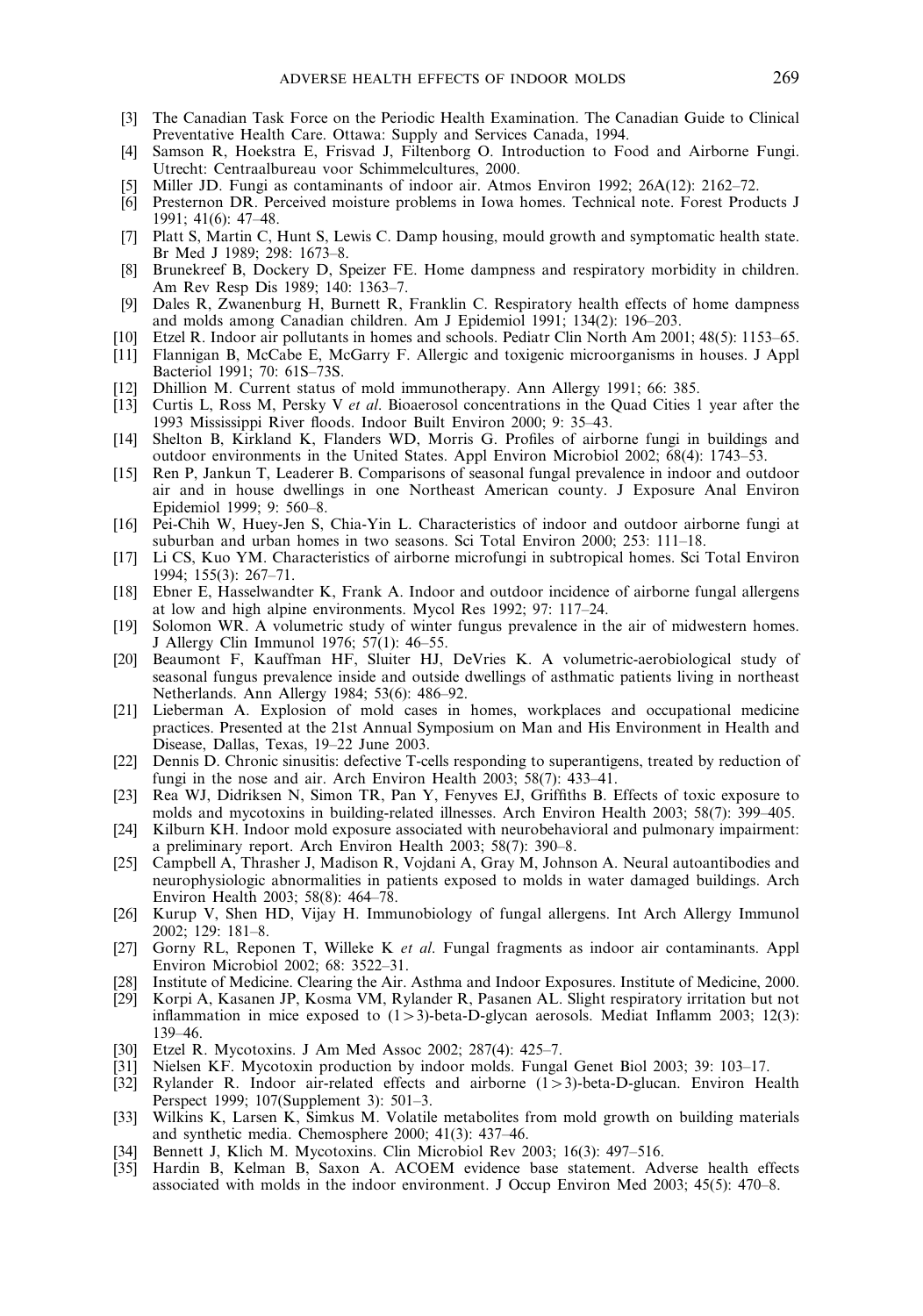#### 270 L. CURTIS ET AL.

- [36] Richard J, Plattner R, May J, Liska S. The occurrence of ochratoxin A in dust collected from a problem household. Mycopathologica 1999; 146(2): 99–103.
- [37] Smoragiewicz W, Cossette B, Boutard A, Krystyniak K. Trichothecene mycotoxins in the dust of ventilation systems in office buildings. Int Arch Occup Environ Health 1993; 65(2): 113–17.
- [38] Engelhart S, Loock A, Skutlarek D et al. Occurrence of toxigenic Aspergillus versicolor isolates and sterigmatocystin in carpet dust from damp indoor environments. Appl Environ Microbiol 2002; 68(8): 3886–90.
- [39] Iavacoli I, Brera C, Carelli G, Caputi R, Marinaccio A, Miraglia M. External and internal dose in subjects occupationally exposed to ochratoxin A. Int Arch Occup Environ Health 2002; 75(6): 381–6.
- [40] Fischer G, Dott W. Relevance of airborne fungi and their secondary metabolites for environmental, occupational and indoor hygiene. Arch Microbiol 2003; 179: 75–82.
- [41] Sorenson WG. Fungal spores: hazardous to health? Environ Health Perspect 1999; 107 (Supplement 3): 469–72.
- [42] Van Emon J, Reed A, Yike I, Vesper S. ELISA measurement of stachylysin in serum to quantify human exposures to the indoor mold *Stachybotrys charatarum*. J Occup Environ Med 2003; 45: 582–91.
- [43] Croft W, Jastromski BM, Croft AL, Peters HA. Clinical confirmation of trichothecene mycotoxicosis in patient urine. J Environ Biol 2002; 23(3): 301–20.
- [44] Johnson P, Sarosi G. Community acquired fungal pneumonias. Semin Resp Infect 1989; 4(1): 56–63.
- [45] Tierney L, McPhee S, Papadakis M. Current Medical Diagnosis and Treatment. New York: Lange Medical Books, 2003.
- [46] Nicod L, Pache J, Howarth N. Fungal infections in transplant recipients. Eur Resp J 2001; 17(1): 133–40.
- [47] Garber G. An overview of fungal infections. Drugs 2001; 61(Supplement 1): 1–12.
- [48] Groll AH, Shah PM, Mentzel C, Schneider M, Just-Nuebling G, Huebner K. Trends in the postmortem epidemiology of invasive fungi at a university hospital. J Infect 1996; 33: 23–32.
- [49] Husain S, Alexander BD, Munoz P et al. Opportunistic mycelial fungal infections in organ transplant recipients: emerging importance of non-Aspergillus fungi. Clin Infect Dis 2003; 37(2): 221–9.
- [50] Denning D. Report on a European Science Foundation Workshop on Invasive Aspergillosis, 21–22 October 1998, University of Manchester, Manchester.
- [51] Kontoyiannis D, Bodey G. Invasive aspergillosis in 2002: an update. Eur J Clin Microbiol Infect Dis 2002; 21: 161–72.
- [52] Denning D. Therapeutic outcome in invasive aspergillosis. Clin Infect Dis 1996; 23(3): 608–15.
- [53] Lin S, Schranz J, Teutsch S. Aspergillosis case-fatality rate: systemic review of the literature. Clin Infect Dis 2001; 32(3): 358–66.
- [54] Pasanen AL. A review: fungal exposure assessment in indoor environments. Indoor Air 2001; 11: 87–98.
- [55] Dillon HK, Miller JD, Sorenson WG, Douwes J, Jacobs R. Review of methods applicable to the assessment of mold exposure in children. Environ Health Perspect 1999; 107(Supplement 3): 473–80.
- [56] Tiffany J, Bader H. Detection of Stachybotrys charatarum: the effectiveness of culturable-air sampling and other methods. Environ Health 1999; 2000: 9–11.
- [57] Gent J, Ren P, Belanger K *et al.* Levels of household mold associated with respiratory symptoms in the first year of life in a cohort at risk for asthma. Environ Health Perspect 2002; 110(12): A781–6.
- [58] Dales R, Burnett R, Zwanenburg H. Adverse health effects among adults' exposures to home dampness and molds. Am Rev Resp Dis 1991; 143: 505–9.
- [59] Ostro B, Lipsett M, Mann J, Braxton-Owens H, White M. Air pollution and exacerbation of asthma in African-American children in Los Angeles. Epidemiology 2001; 12: 200–8.
- [60] Zock J, Jarvis D, Lucynska G, Sunyer J, Burney P. Housing characteristics, reported mold exposure, and asthma in the European Community Respiratory Health Survey. J Allergy Clin Immunol 2002; 110(2): 285–92.
- [61] Williamson I, Martin C, McGill G. Damp housing and asthma: a case control study. Thorax 1997; 52: 229–34.
- [62] Verhoeff AP, Van Strien RT, Van Wijnen JH, Brunekreef B. Damp housing and household respiratory symptoms: the role of sensitization to dust mites and molds. Am J Epidemiol 1995; 141: 103–10.
- [63] Strachan DP, Flannigan B, McCabe E, McGarry F. Quantification of airborne moulds in the homes of children with and without wheeze. Thorax 1990; 45: 382–7.
- [64] Brunekreef B. Damp housing and adult respiratory symptoms. Allergy 1992; 47: 498–502.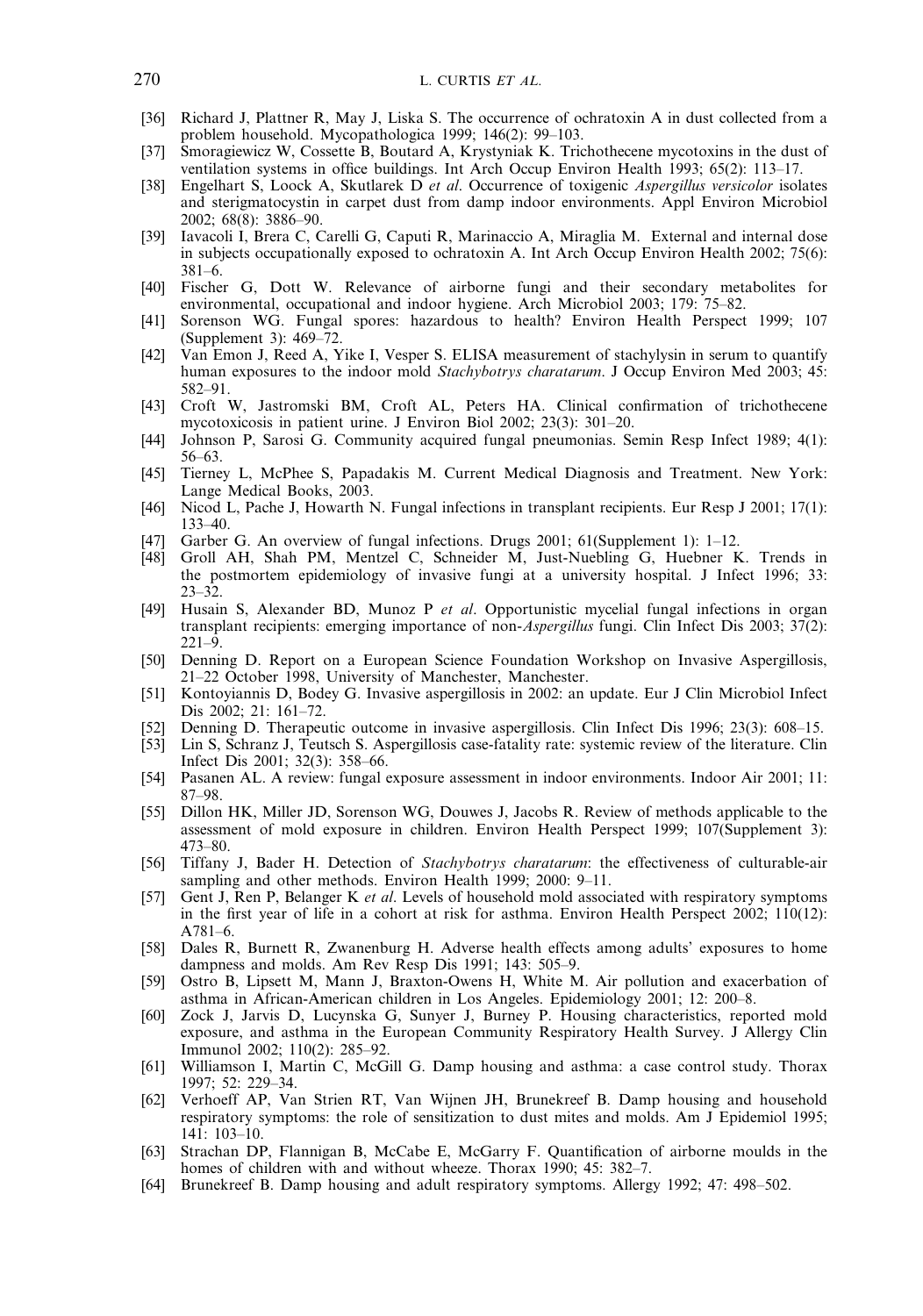- [65] Waegemaekers M, Van Wageningen N, Brunekreef B, Boleij JS. Respiratory symptoms in damp homes. A pilot study. Allergy 1989; 44: 192–8.
- [66] Jedrychowski W, Flak E. Separate and combined effects of the indoor and outdoor air quality on chronic respiratory symptoms adjusted for allergy among preadolescent children. Int J Occup Med Environ Health 1998; 11: 19–35.
- [67] Hu FB, Persky V, Flay BR, Richardson J. An epidemiological study of asthma prevalence and related factors among young adults. J Asthma 1997; 34(1): 67–76.
- [68] Jaakkola J, Jaakkola N, Ruotsalainen R. Home dampness and molds as determinants of respiratory symptoms and asthma in pre-school children. J Exposure Anal Environ Epidemiol 1993; 3(Supplement 1): 126–42.
- [69] Slezak J, Persky V, Kviz F, Ramakrishnan V, Byers C. Asthma prevalence and risk factors in selected Head Start sites in Chicago. J Asthma 1998; 35(2): 203–12.
- [70] Lee YL, Lin YC, Hsiue TR, Hwang BF, Guo YL. Indoor and outdoor environmental exposures, parental atopy and physician diagnosed asthma in Taiwanese schoolchildren. Pediatrics 2003; 112(5): e389–95.
- [71] Sly RM. Changing prevalence of allergic rhinitis and asthma. Ann Allergy Asthma Immunol 1999; 82(3): 233–48.
- [72] Belanger K, Beckett W, Triche E *et al.* Symptoms of wheeze and persistent cough in the first year of life: associations with indoor allergens, air contaminants, and maternal history of asthma. Am J Epidemiol 2003; 158: 195–202.
- [73] Stark PC, Burge HA, Ryan LM, Milton DK, Gold DR. Fungal levels in the home and lower respiratory tract illness in the first year of life. Am J Resp Crit Care Med 2003; 168(2): 232–7.
- [74] Thorn J, Rylander R. Airways inflammation and glucan in a rowhouse area. Am J Resp Crit Care Med 1998; 157: 1798–803.
- [75] Chao HJ, Schwartz J, Milton DK, Burge HA. The work environment and workers' health in 4 large office buildings. Environ Health Perspect 2003; 111(9): 1242–8.
- [76] Pirhonen I, Nevalainen A, Husman T. Home dampness, moulds and their influence on respiratory infections in Finland. Eur Resp J 1996; 9: 2618–22.
- [77] Koskinen OM, Husman TM, Meklin TM. The relationship between mould and moisture observations in houses and state of health of their occupants. Eur Resp J 1999; 14: 1363–7.
- [78] Ruotsalainen R, Jaakola N, Jaakola J. Dampness and molds in day-care centers as an occupational health care problem. Int Arch Occup Environ Health 1995; 66: 369–74.
- [79] Wan GH, Li CS. Dampness and airway inflammation and systemic conditions in office building workers. Arch Environ Health 1999; 54: 58–63.
- [80] Targonski P, Persky V, Ramakrishnan V. Effect of environmental molds on risk of death from asthma during the pollen season. J Allergy Clin Immunol 1995; 95(5 Part 1): 955–61.
- [81] Neas LM, Dockery DW, Burge H, Koutrakis P, Speizer FE. Fungus spores, air pollutants, and other determinants of peak expiratory flow rates in children. Am J Epidemiol 1996; 143(8): 797–807.
- [82] Delfino RJ, Zeiger RS, Seltzer JM et al. The effect of outdoor fungal spore concentrations on daily asthma severity. Environ Health Perspect 1997; 105(6): 622–35.
- [83] Dales RE, Cakmak S, Judek S et al. Influence of outdoor aeroallergens on hospitalization for asthma in Canada. J Allergy Clin Immunol 2004; 113: 303–6.
- [84] Liccorish K, Novey H, Kozak P, Fairshter R, Wilson A. Role of Alternaria and Penicillium spores in the pathogenesis of asthma. J Allergy Clin Immunol 1985; 76(6): 819–25.
- [85] O'Halloren M, Yungiger J, Offord K et al. Exposure to an aeroallergen as a possible precipitating factor in respiratory arrest in young patients with asthma. N Engl J Med 1991; 324(6): 359–63.
- [86] Zureik M, Neukirch C, Leynaert B, Laird R, Bousquet J. Sensitization to airborne moulds and severity of asthma: cross sectional study from European Community Respiratory Health Survey. Br Med J 2002; 325(7361): 411–14.
- [87] Gergen PJ, Turkeltaub PC. The association of individual allergen reactivity with respiratory disease in a national sample: data from the second National Health and Nutrition Examination Survey, 1976–1980 (NHANES II). J Allergy Clin Immunol 1992; 90(4 Pt 1): 579–88.
- [88] Tariq SM, Matthews SM, Stevens M, Hakim EM. Sensitization to Alternaria and Cladosporium by the age of 4 years. Clin Exp Allergy 1996; 26(7): 794–8.
- [89] Perzanowski MS, Sporik R, Squillance SP et al. Association of sensitization to Alternaria allergens with asthma among school aged children. J Allergy Clin Immunol 1998; 101(5): 626–32.
- [90] Nelson RP, DiNiccolo R, Fernandez-Caldas E, Seleznick MJ, Lockey R, Good RA. Allergen specific IgE levels and mite allergen exposure in children with acute asthma first seen in an emergency department and in nonasthmatic control subjects. J Allergy Clin Immunol 1996; 98(2): 382–8.
- [91] Lander F, Meyer HW, Norn S. Serum IgE specific to indoor moulds, measured by basophil histamine release, is associated with building-related symptoms in damp buildings. Inflamm Res 2001; 50: 227–31.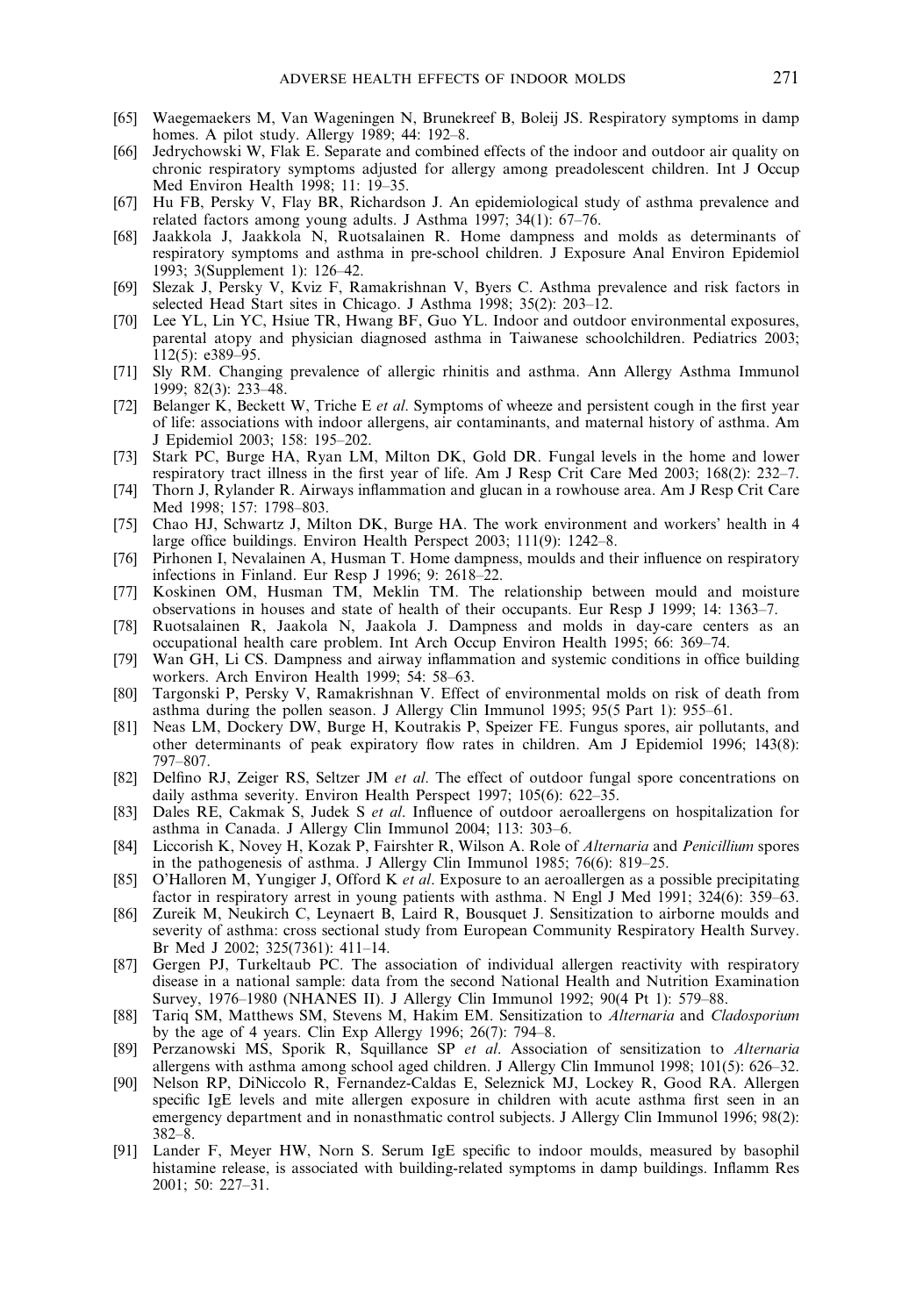- [92] Schubert M. Medical treatment of allergic fungal sinusitis. Ann Allergy Asthma Immunol 2000; 85(2): 90–101.
- [93] Greenberger P. Allergic bronchopulmonary aspergillosis, allergic fungal sinusitis and hypersensitivity pneumonitis. Clin Allergy Immunol 2002; 16: 449–68.
- [94] Ponikau JU, Sherris R, Kern EB. The diagnosis and incidence of allergic fungal sinusitis. Mayo Clinic Proc 1999; 74: 877–84.
- [95] Lebowitz R, Waltzman M, Jacobs J, Pearlman A, Tierno P. Isolation of fungi by standard laboratory methods in patients with chronic rhinosinusitis. Laryngoscope 2002; 112(12): 2189–91.
- [96] Rains BM, Mineck CW. Treatment of allergic fungal sinusitis with high-dose itraconazole. Am J Rhinol 2003; 17(1): 1–8.
- [97] Apostolakos M, Rossmore H, Beckett W. Hypersensitivity pneumonitis from ordinary residential exposures. Environ Health Perspect 2001; 109(9): 979–81.
- [98] Kita T, Nishi K, Fujimura M et al. A case of hypersensitivity pneumonitis caused by Humicola fuscoatra. Respirology 2003; 8: 95–8.
- [99] Ando M, Yoshida K, Soda K, Araki S. Specific bronchoalveolar lavage IgA antibody in patients with summer type hypersensitivity pneumonitis induced by *Trichosporon cutaneum*. Annu Rev Resp Dis 1986; 134: 177–9.
- [100] Centers for Disease Control (CDC): Pulmonary hemorrhage/hemosiderosis among infants, Cleveland, Ohio, 1993–6. MMWR 1997; 46: 33–5.
- [101] Montana E, Etzel R, Allan T, Horgan T, Dearborn D. Environmental risk factors associated with pediatric idiopathic pulmonary hemorrhage and hemosiderosis in a Cleveland community. Pediatrics 1997; 99: 117–24.
- [102] Etzel R, Montana E, Sorenson W et al. Acute pulmonary hemorrhage in infants associated with exposure to Stachybotrys atra and other fungi. Arch Pediatr Adolesc Med 1998; 152: 757–62.
- [103] Vesper S, Dearborn D, Yike I, Sorenson W, Haugland R. Hemolysis, toxicity and randomly amplified polymorphic DNA analysis of Stachybotrys chartarum strains. Appl Environ Microbiol 1999; 65(7): 3175–81.
- [104] Dearborn D, Smith P, Dahms B et al. Clinical profile of 30 infants with acute pulmonary hemorrhage in Cleveland. Pediatrics 2002; 110(3): 627–37.
- [105] Center for Disease Control and Prevention (CDC). Update: Pulmonary hemorrhage/hemosiderosis among infants, Cleveland, Ohio 1993–6. MMWR 2000; 49: 180–184.
- [106] Etzel T. Stachybotrys. Curr Opin Pediatr 2003; 15(1): 103–6.
- [107] Vesper S, Magnuson M, Dearborn D, Yike I, Haugland R. Initial characterization of the hemolysin stachylysin from Stachybotrys chartarum. Infect Immun 2001; 69(2): 912-16.
- [108] Vesper S, Vesper MJ. Stachylysin may be a cause of hemorrhaging in humans exposed to Stachybotrys chartarum. Infect Immun 2002; 70(4): 2065–9.
- [109] Yike I, Allan T, Sorenson W, Dearborn D. Highly sensitive protein translation assay for trichothecene toxicity in airborne particulates: comparison with cytotoxicity assays. Appl Environ Microbiol 1999; 65(1): 88–94.
- [110] Johanning E, Biagini R, Hull D, Morey P, Jarvis B, Landsbergis P. Health and immunology study following exposure to toxigenic fungi (Stachybotrys chartarum) in a water-damaged office environment. Int Arch Environ Health 1996; 68: 207–18.
- [111] Elidemir O, Colasurdo G, Rossmann S, Fan L. Isolation of *Stachybotrys* from the lung of a child with pulmonary hemosiderosis. Pediatrics 1999; 104(4 Part1): 964–6.
- [112] Hooper D. Molecular evaluation for autopsy and clinical tissue in patients. Presented at the 22nd Annual Symposium on Man and His Environment in Health and Disease, Dallas, Texas, 27 June 2004.
- [113] Vojdani A, Campbell A, Kashanian A, Vojdani E. Antibodies against molds and mycotoxins following exposure to toxigenic fungi in water-damaged building. Arch Environ Health 2003; 58(6): 324–36.
- [114] Vojdani A, Thrasher J, Madison R, Gray M, Heuser G, Campbell A. Antibodies to molds and satratoxin individuals in a water-damaged building. Arch Environ Health 2003; 58(7): 421–32.
- [115] Savilahti R, Uitti J, Laippala P, Hussman T, Reiman M. Immunoglobulin G antibodies of children exposed to microorganisms in a water-damaged school. Pediatr Allergy Immunol 2002; 13(6): 438–42.
- [116] Patovirta RL, Reiman M, Husman T, Haverinen U, Toivola M, Nevalainen A. Mould specific IgG antibodies connected with sinusitis in teachers of a mould damaged school: a 2 year follow up study. Int J Occup Med Environ Health 2003; 16(3): 221–30.
- [117] Taskinen TM, Laitinen S, Nevalainen A et al. Immunoglobulin G antibodies to moulds in schoolchildren from moisture problem schools. Allergy 2002; 57(1): 9–16.
- [118] Malkin R, Martinez K, Marinovich V, Wilcox T, Wall D, Biagini R. The relationship between symptoms and IgG and IgE antibodies in an office environment. Environ Res 1998; 76(2): 85–93.
- [119] Dales R, Miller D, White J, Dulberg C, Lazarovitis A. Incidence of residential fungal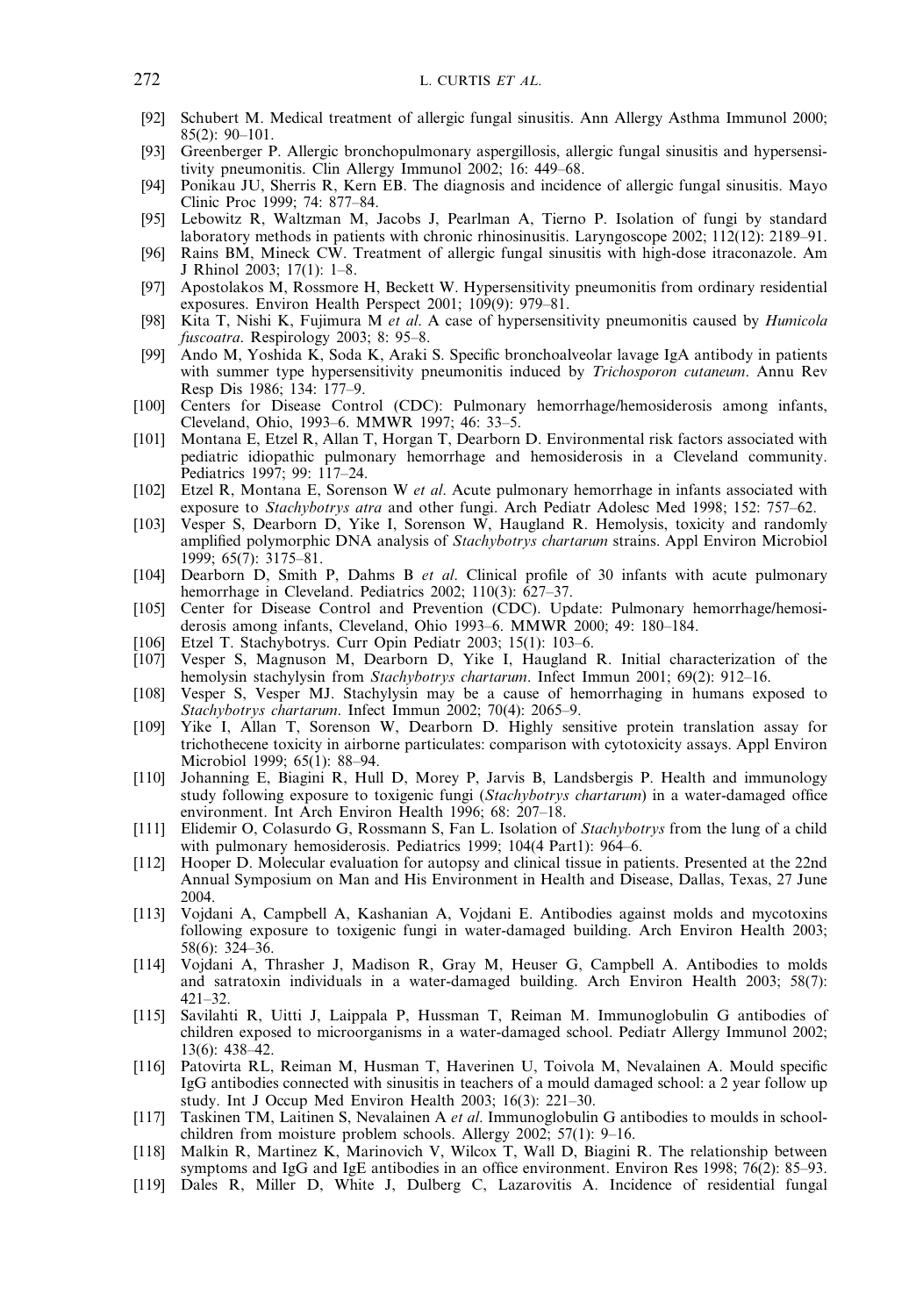contamination on peripheral blood lymphocyte populations in children. Arch Environ Health 1998; 53(3): 190–5.

- [120] Vojdani A. Health effects and immunotoxicology of toxigenic molds and mycotoxins. Presented at the 21st International Symposium of Man and His Environment in Health and Disease, Dallas, Texas, 20 June 2003.
- [121] Beijer L, Thorn J, Rylander R. Mould exposure at home relates to inflammatory markers in blood. Eur Resp J 2003; 21(2): 317–22.
- [122] Bondy G, Pestka J. Immunomodulation by fungal toxins. J Toxicol Environ Health B 2000; 3(2): 109–43.
- [123] Berek L, Petri IB, Msterhazy A, Teren J, Molnar J. Effects of mycotoxins on human immune functions in vitro. Toxicol In Vitro 2001; 15(1): 25–30.
- [124] Singer R. Neurotoxicity Guidebook. New York: Van Nostrand Reinold, 1990.
- [125] Gray M, Kilburn K, Crago R. Molds, mycotoxins and public health: summary of 195 patients treated collaboratively. Presented at the American Public Health Association (APHA) Meeting, Philadelphia, Pennsylvania, 11 November 2002.
- [126] Crago BR, Gray M, Nelson L, Davis M, Arnold L, Thrasher J. Psychological, neuropsychological and electrocortical effects of mixed mold exposure. Arch Environ Health 2003; 58(8): 452–63.
- [127] Simon T. Neurotoxicity—mold exposure versus all causes. Presented at the 21st Annual Symposium on Man and His Environment in Health and Disease, Dallas, Texas, 19–22 June 2003.
- [128] Gordon W, Johanning E, Haddad L. Cognitive impairment associated with exposure to toxigenic fungi. Presented at the 3rd International Conference on Fungi, Mycotoxins and Bioaerosols, Saratoga Springs, New York, 23–25 September 1998. In: Bioaerosols, Fungi and Mycotoxins: Health Effects. Assessments, Prevention and Control. Albany, New York: Eastern New York Center for Environmental and Occupational Health, 1999.
- [129] Didricksen N. Neurocognitive deficits in individuals exposed to toxigenic molds. Presented at the 21st Annual Symposium on Man and His Environment in Health and Disease, Dallas, Texas, 19–22 June 2003.
- [130] Baldo JV, Ahmad L, Ruff R. Neuropsychological performance of patients following mold exposure. Appl Neuropsychol 2002; 9(4): 193–202.
- [131] Anyanwu E, Campbell A, Vojdani A. Neurophysiological effects of chronic indoor environmental toxic mold exposure on children. Sci World J 2003; 3(4): 281–90.
- [132] Boysen SR, Rozanski EA, Chan DL, Grobe TL, Fallon MJ, Rush J. Tremorgenic mycotoxicosis in four dogs from a single household. J Am Vet Med Assoc 2002; 221(10): 1441–4.
- [133] Young DL, Villar D, Carson TL, Ierman PM, Moore RA, Bottoff MR. Tremorgenic mycotoxin intoxication with penitrem A and roquefortine in two dogs. J Am Vet Med Assoc 2002; 222(1): 52–3.
- [134] Naude TW, O'Brien OM, Rundberget T, McGregor AD, Roux C, Flaoyen A. Tremorogenic neuromycotoxicosis in 2 dogs ascribed to ingestion of penitrem A and possibly roquefortine in rice contaminated with Penicillium crustosum. J S Afr Vet Assoc 2002; 73(4): 211–15.
- [135] Chen JW, Luo YL, Hwang MJ, Peng FC, Ling KH. Territrem B. a tremorgenic mycotoxin that inhibits acetylcholinesterase with a noncovalent yet irreversible binding mechanism. J Biol Chem 1999; 274(49): 34916–23.
- [136] Krogh P, Hald B, Pedersen J. Occurrence of ochratoxin A and citrinin in cereals associated with mycotoxic porcine nephropathy. Acta Path Micro Scand 1973; 81 Sect B: 689–95.
- [137] Castegnaro M, Plestina R, Dirheimer O, Chernosemsky IN, Barsch H. Mycotoxins, endemic nephropathy and urinary tract tumors. IARC Sci Pub 1991; 115: 1–340.
- [138] Kristensen P, Irgens L, Andersen A, Bye AS, Sundheim L. Gestational age, birth weight, and perinatal death among births to Norwegian farmers, 1967–1991. Am J Epidemiol 1997; 146: 329–38.
- [139] Kristensen P, Andersen A, Irgens L. Hormone-dependent cancer and adverse reproductive outcomes in farmers families—effects of climatic conditions favoring fungal growth in grain. Scand J Work Health 2000; 26(4): 331–7.
- [140] Diekman M, Green M. Mycotoxins and reproduction in domestic livestock. J Anim Sci 1992; 70: 1615–27.
- [141] Cotran RS. Robbins Pathologic Basis of Disease, 5th edn. New York: WB Saunders, 1994, p. 914.
- [142] Cheta D. Animal models of type 1 (insulin-dependent) diabetes mellitus. J Pediatr Endocrinol Metab 1998; 11(1): 11–19.
- [143] Hoffmeister PA, Storer BE, Sanders JE. Diabetes mellitus in long-term survivors of pediatric hematopoietic cell transplantation. J Pediatr Hematol Oncol 2004; 26(2): 81–90.
- [144] Eggleston PA. Environmental control for fungal allergen exposure. Curr Allergy Asthma Rep 2003; 3(5): 424–9.
- [145] Heuser G, Axelrod P, Heuser S. Defining chemical injury: a diagnostic protocol and profile of